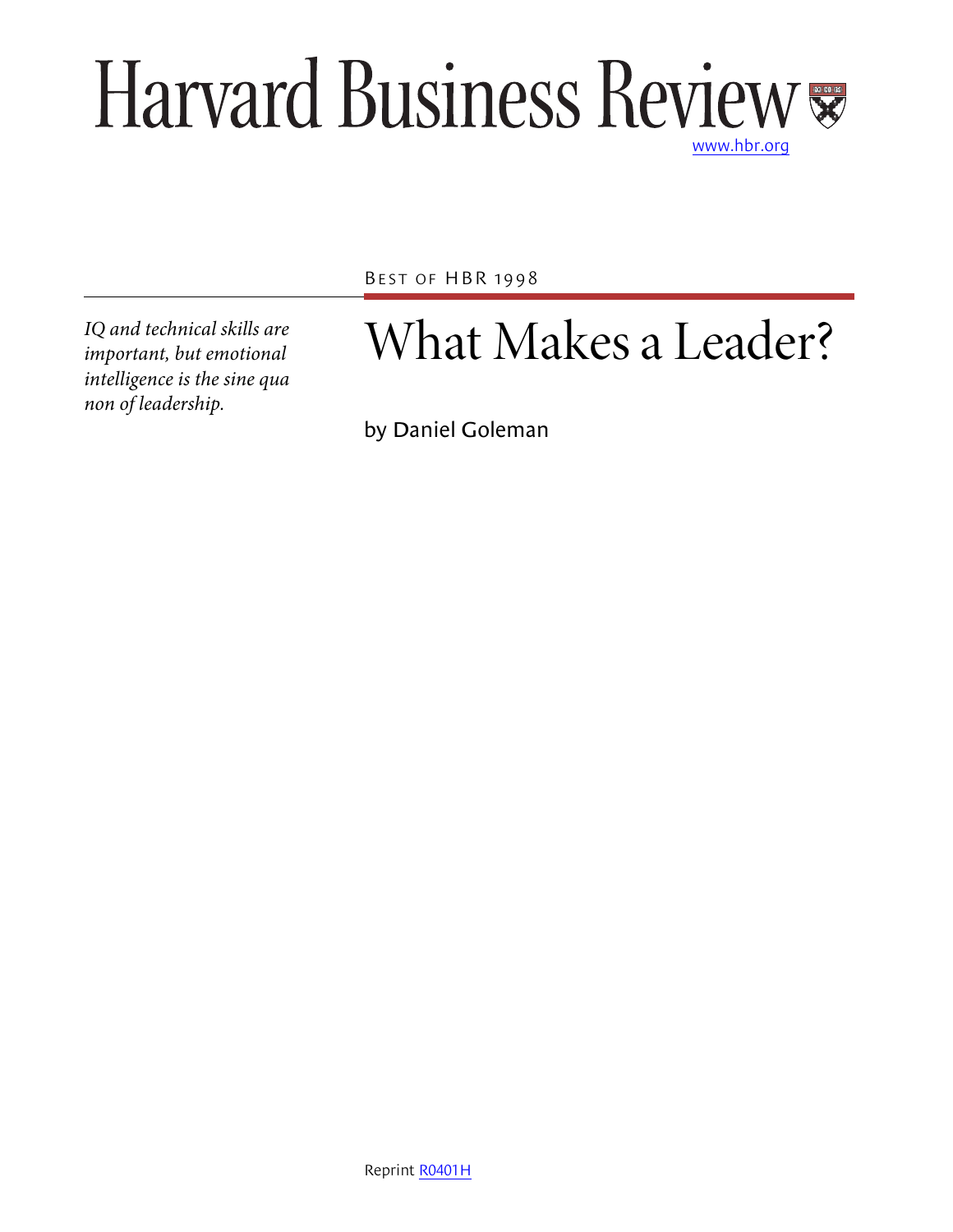*IQ and technical skills are important, but emotional intelligence is the sine qua non of leadership.*

BEST OF HBR 1998

# What Makes a Leader?

by Daniel Goleman

It was Daniel Goleman who first brought the term "emotional intelligence" to a wide audience with his 1995 book of that name, and it was Goleman who first applied the concept to business with his 1998 HBR article, reprinted here. In his research at nearly 200 large, global companies, Goleman found that while the qualities traditionally associated with leadership—such as intelligence, toughness, determination, and vision—are required for success, they are insufficient. Truly effective leaders are also distinguished by a high degree of emotional intelligence, which includes self-awareness, self-regulation, motivation, empathy, and social skill.

These qualities may sound "soft" and unbusinesslike, but Goleman found direct ties between emotional intelligence and measurable business results. While emotional intelligence's relevance to business has continued to spark debate over the past six years, Goleman's article remains the definitive reference on the subject, with a description of each component of emotional intelligence and a detailed discussion of how to recognize it in potential leaders, how and why it connects to performance, and how it can be learned.

Every businessperson knows a story about a highly intelligent, highly skilled executive who was promoted into a leadership position only to fail at the job. And they also know a story about someone with solid—but not extraordinary—intellectual abilities and technical skills who was promoted into a similar position and then soared.

Such anecdotes support the widespread belief that identifying individuals with the "right stuff" to be leaders is more art than science. After all, the personal styles of superb leaders vary: Some leaders are subdued and analytical; others shout their manifestos from the mountaintops. And just as important, different situations call for different types of leadership. Most mergers need a sensitive negotiator at the helm, whereas many turnarounds require a more forceful authority.

I have found, however, that the most effective leaders are alike in one crucial way: They all have a high degree of what has come to be known as *emotional intelligence*. It's not that IQ and technical skills are irrelevant. They do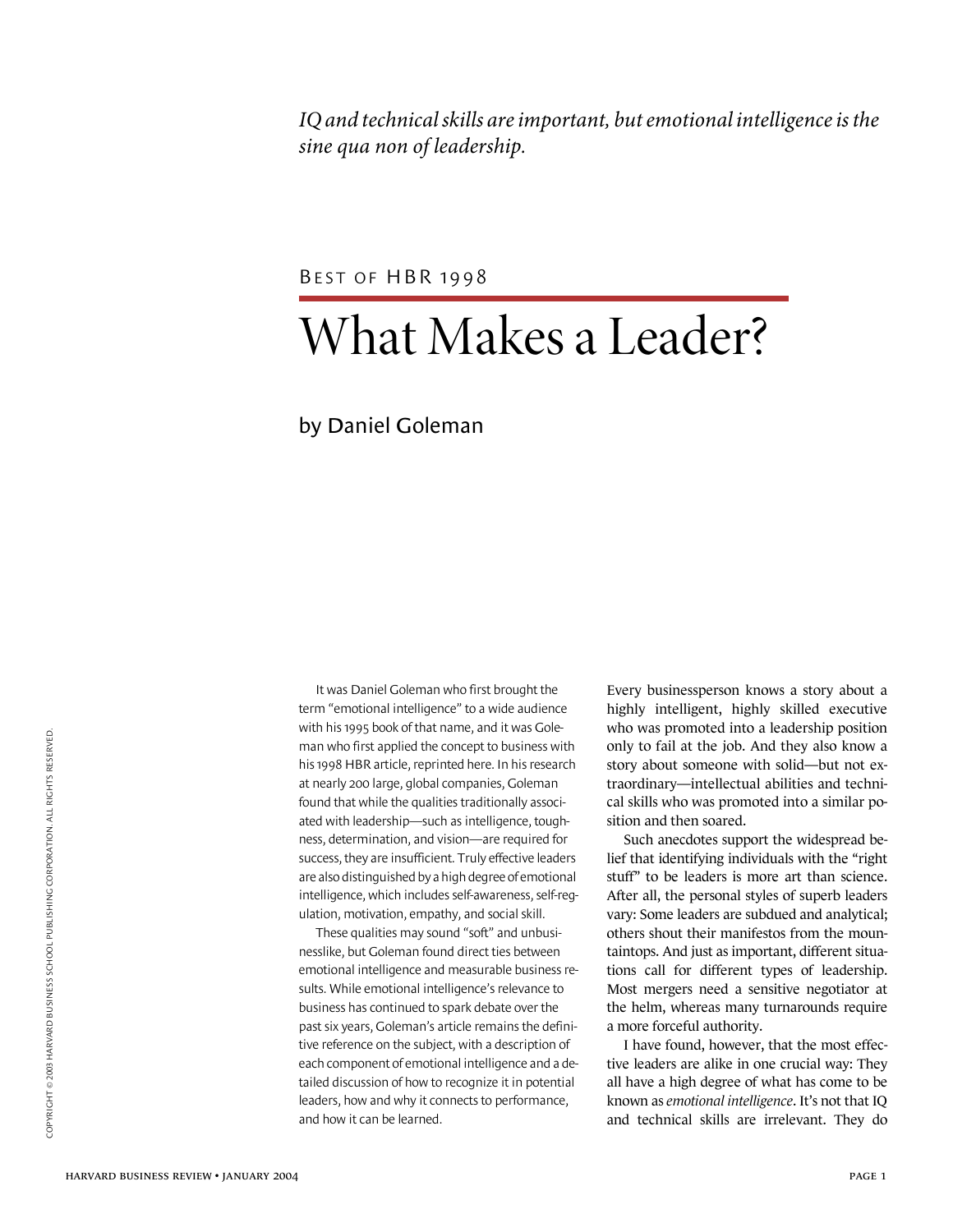matter, but mainly as "threshold capabilities"; that is, they are the entry-level requirements for executive positions. But my research, along with other recent studies, clearly shows that emotional intelligence is the sine qua non of leadership. Without it, a person can have the best training in the world, an incisive, analytical mind, and an endless supply of smart ideas, but he still won't make a great leader.

In the course of the past year, my colleagues and I have focused on how emotional intelligence operates at work. We have examined the relationship between emotional intelligence and effective performance, especially in leaders. And we have observed how emotional intelligence shows itself on the job. How can you tell if someone has high emotional intelligence, for example, and how can you recognize it in yourself? In the following pages, we'll explore these questions, taking each of the components of emotional intelligence—selfawareness, self-regulation, motivation, empathy, and social skill—in turn.

#### **Evaluating Emotional Intelligence**

Most large companies today have employed trained psychologists to develop what are known as "competency models" to aid them in identifying, training, and promoting likely stars in the leadership firmament. The psychologists have also developed such models for lower-level positions. And in recent years, I have analyzed competency models from 188 companies, most of which were large and global and included the likes of Lucent Technologies, British Airways, and Credit Suisse.

In carrying out this work, my objective was to determine which personal capabilities drove outstanding performance within these organizations, and to what degree they did so. I grouped capabilities into three categories: purely technical skills like accounting and business planning; cognitive abilities like analytical reasoning; and competencies demonstrating emotional intelligence, such as the ability to work with others and effectiveness in leading change.

To create some of the competency models, psychologists asked senior managers at the companies to identify the capabilities that typified the organization's most outstanding leaders. To create other models, the psychologists used objective criteria, such as a division's profitability, to differentiate the star performers at senior levels within their organizations from the average ones. Those individuals were then extensively interviewed and tested, and their capabilities were compared. This process resulted in the creation of lists of ingredients for highly effective leaders. The lists ranged in length from seven to 15 items and included such ingredients as initiative and strategic vision.

When I analyzed all this data, I found dramatic results. To be sure, intellect was a driver of outstanding performance. Cognitive skills such as big-picture thinking and long-term vision were particularly important. But when I calculated the ratio of technical skills, IQ, and emotional intelligence as ingredients of excellent performance, emotional intelligence proved to be twice as important as the others for jobs at all levels.

Moreover, my analysis showed that emotional intelligence played an increasingly important role at the highest levels of the company, where differences in technical skills are of negligible importance. In other words, the higher the rank of a person considered to be a star performer, the more emotional intelligence capabilities showed up as the reason for his or her effectiveness. When I compared star performers with average ones in senior leadership positions, nearly 90% of the difference in their profiles was attributable to emotional intelligence factors rather than cognitive abilities.

Other researchers have confirmed that emotional intelligence not only distinguishes outstanding leaders but can also be linked to strong performance. The findings of the late David McClelland, the renowned researcher in human and organizational behavior, are a good example. In a 1996 study of a global food and beverage company, McClelland found that when senior managers had a critical mass of emotional intelligence capabilities, their divisions outperformed yearly earnings goals by 20%. Meanwhile, division leaders without that critical mass underperformed by almost the same amount. McClelland's findings, interestingly, held as true in the company's U.S. divisions as in its divisions in Asia and Europe.

In short, the numbers are beginning to tell us a persuasive story about the link between a company's success and the emotional intelligence of its leaders. And just as important, research is also demonstrating that people can, if

**Daniel Goleman** is the author of Emotional Intelligence (Bantam, 1995) and a coauthor of Primal Leadership: Realizing the Power of Emotional Intelligence (Harvard Business School, 2002). He is the cochairman of the Consortium for Research on Emotional Intelligence in Organizations, which is based at Rutgers University's Graduate School of Applied and Professional Psychology in Piscataway, New Jersey. He can be reached at [Daniel.Goleman@verizon.net.](mailto:Daniel.Goleman@verizon.net)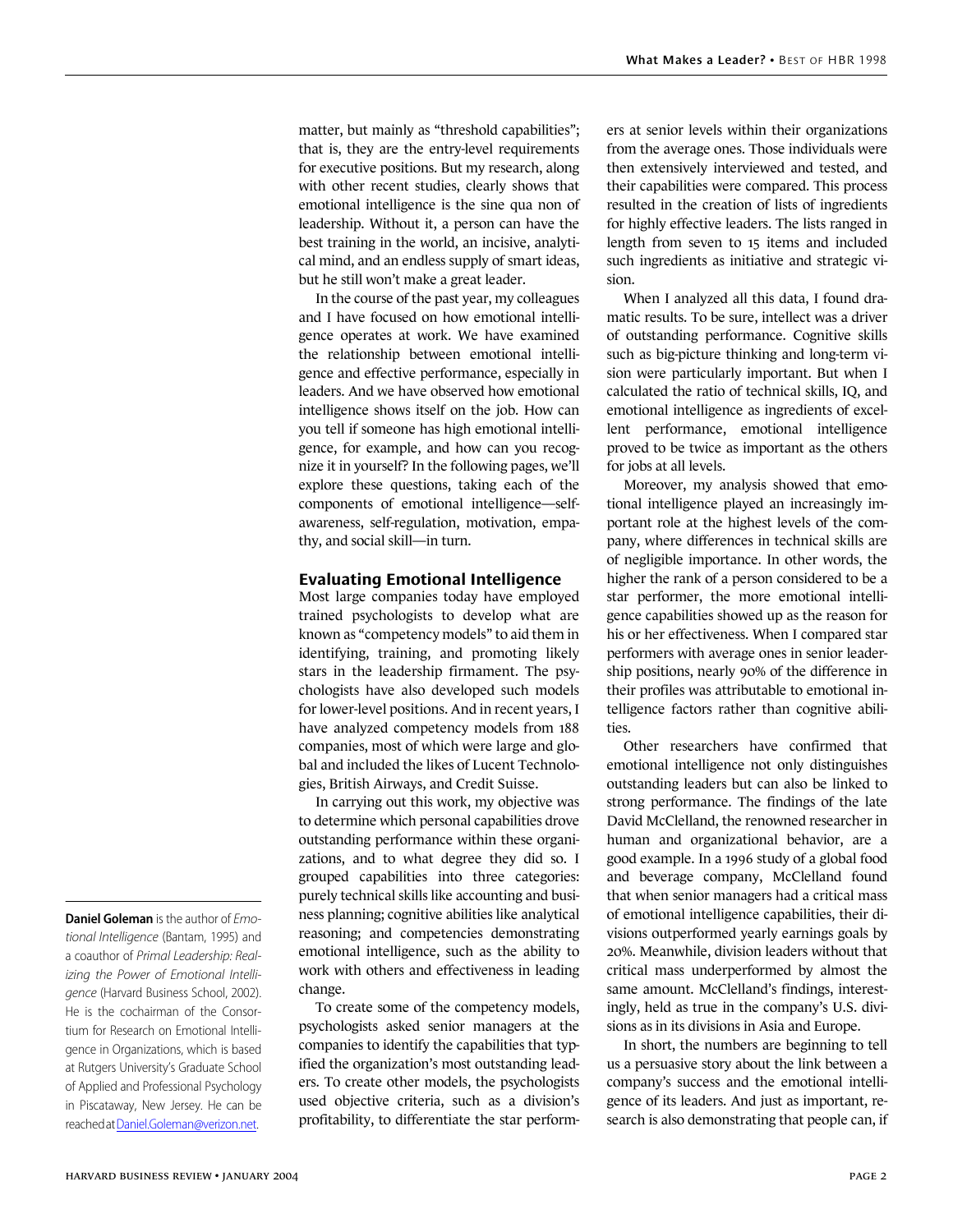they take the right approach, develop their emotional intelligence. (See the sidebar "Can Emotional Intelligence Be Learned?")

### **Self-Awareness**

Self-awareness is the first component of emotional intelligence—which makes sense when one considers that the Delphic oracle gave the advice to "know thyself" thousands of years ago. Self-awareness means having a deep understanding of one's emotions, strengths, weaknesses, needs, and drives. People with strong self-awareness are neither overly critical nor unrealistically hopeful. Rather, they are honest—with themselves and with others.

People who have a high degree of selfawareness recognize how their feelings affect them, other people, and their job performance. Thus, a self-aware person who knows that tight deadlines bring out the worst in him plans his time carefully and gets his work done well in advance. Another person with high selfawareness will be able to work with a demanding client. She will understand the client's impact on her moods and the deeper reasons for her frustration. "Their trivial demands take us away from the real work that needs to be done," she might explain. And she will go one step further and turn her anger into something constructive.

Self-awareness extends to a person's understanding of his or her values and goals. Someone who is highly self-aware knows where he is headed and why; so, for example, he will be able to be firm in turning down a job offer that is tempting financially but does not fit with his principles or long-term goals. A person who lacks self-awareness is apt to make decisions that bring on inner turmoil by treading on buried values. "The money looked good so I signed on," someone might say two years into a job, "but the work means so little to me that I'm constantly bored." The decisions of selfaware people mesh with their values; consequently, they often find work to be energizing.

How can one recognize self-awareness? First and foremost, it shows itself as candor and an ability to assess oneself realistically. People with high self-awareness are able to speak accurately and openly—although not necessarily effusively or confessionally about their emotions and the impact they

## The Five Components of Emotional Intelligence at Work

|                 | Definition                                                                                                                              | <b>Hallmarks</b>                                                                                             |
|-----------------|-----------------------------------------------------------------------------------------------------------------------------------------|--------------------------------------------------------------------------------------------------------------|
| Self-Awareness  | the ability to recognize and understand your<br>moods, emotions, and drives, as well as their<br>effect on others                       | self-confidence<br>realistic self-assessment<br>self-deprecating sense of humor                              |
| Self-Regulation | the ability to control or redirect disruptive impulses<br>and moods<br>the propensity to suspend judgment-to think<br>before acting     | trustworthiness and integrity<br>comfort with ambiguity<br>openness to change                                |
| Motivation      | a passion to work for reasons that go beyond<br>money or status<br>a propensity to pursue goals with energy and<br>persistence          | strong drive to achieve<br>optimism, even in the face of failure<br>organizational commitment                |
| Empathy         | the ability to understand the emotional makeup<br>of other people<br>skill in treating people according to their emotional<br>reactions | expertise in building and retaining talent<br>cross-cultural sensitivity<br>service to clients and customers |
| Social Skill    | proficiency in managing relationships and building<br>networks<br>an ability to find common ground and build rapport                    | effectiveness in leading change<br>persuasiveness<br>expertise in building and leading teams                 |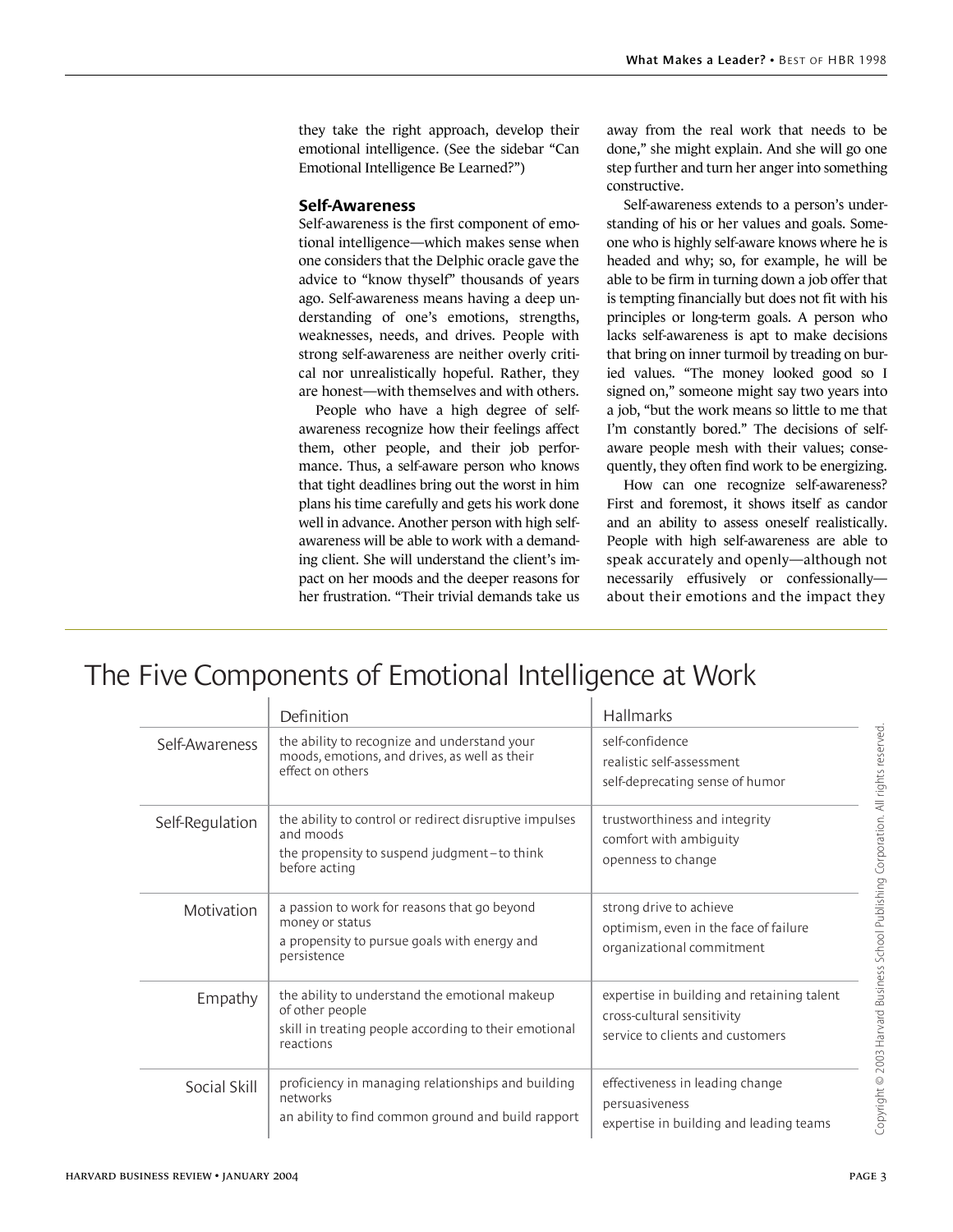# **Can Emotional Intelligence Be Learned?**

For ages, people have debated if leaders are born or made. So too goes the debate about emotional intelligence. Are people born with certain levels of empathy, for example, or do they acquire empathy as a result of life's experiences? The answer is both. Scientific inquiry strongly suggests that there is a genetic component to emotional intelligence. Psychological and developmental research indicates that nurture plays a role as well. How much of each perhaps will never be known, but research and practice clearly demonstrate that emotional intelligence can be learned.

One thing is certain: Emotional intelligence increases with age. There is an old-fashioned word for the phenomenon: maturity. Yet even with maturity, some people still need training to enhance their emotional intelligence. Unfortunately, far too many training programs that intend to build leadership skills—including emotional intelligence—are a waste of time and money. The problem is simple: They focus on the wrong part of the brain.

Emotional intelligence is born largely in the neurotransmitters of the brain's limbic system, which governs feelings, impulses, and drives. Research indicates that the limbic system learns best through motivation, extended practice, and feedback. Compare this with the kind of learning that goes on in the neocortex, which governs analytical and technical ability. The neocortex grasps concepts and logic. It is the part of the brain that figures out how to use a computer or make a sales call by reading a book. Not surprisingly—but mistakenly—it is also the part of the brain targeted by most training programs aimed at enhancing emotional intelligence. When such programs take, in effect, a neocortical approach, my research with

the Consortium for Research on Emotional Intelligence in Organizations has shown they can even have a *negative* impact on people's job performance.

To enhance emotional intelligence, organizations must refocus their training to include the limbic system. They must help people break old behavioral habits and establish new ones. That not only takes much more time than conventional training programs, it also requires an individualized approach.

Imagine an executive who is thought to be low on empathy by her colleagues. Part of that deficit shows itself as an inability to listen; she interrupts people and doesn't pay close attention to what they're saying. To fix the problem, the executive needs to be motivated to change, and then she needs practice and feedback from others in the company. A colleague or coach could be tapped to let the executive know when she has been observed failing to listen. She would then have to replay the incident and give a better response; that is, demonstrate her ability to absorb what others are saying. And the executive could be directed to observe certain executives who listen well and to mimic their behavior.

With persistence and practice, such a process can lead to lasting results. I know one Wall Street executive who sought to improve his empathy—specifically his ability to read people's reactions and see their perspectives. Before beginning his quest, the executive's subordinates were terrified of working with him. People even went so far as to hide bad news from him. Naturally, he was shocked when finally confronted with these facts. He went home and told his family—but they only confirmed what he had heard at work. When their opinions on any

given subject did not mesh with his, they, too, were frightened of him.

Enlisting the help of a coach, the executive went to work to heighten his empathy through practice and feedback. His first step was to take a vacation to a foreign country where he did not speak the language. While there, he monitored his reactions to the unfamiliar and his openness to people who were different from him. When he returned home, humbled by his week abroad, the executive asked his coach to shadow him for parts of the day, several times a week, to critique how he treated people with new or different perspectives. At the same time, he consciously used on-the-job interactions as opportunities to practice "hearing" ideas that differed from his. Finally, the executive had himself videotaped in meetings and asked those who worked for and with him to critique his ability to acknowledge and understand the feelings of others. It took several months, but the executive's emotional intelligence did ultimately rise, and the improvement was reflected in his overall performance on the job.

It's important to emphasize that building one's emotional intelligence cannot—will not—happen without sincere desire and concerted effort. A brief seminar won't help; nor can one buy a how-to manual. It is much harder to learn to empathize—to internalize empathy as a natural response to people—than it is to become adept at regression analysis. But it can be done. "Nothing great was ever achieved without enthusiasm," wrote Ralph Waldo Emerson. If your goal is to become a real leader, these words can serve as a guidepost in your efforts to develop high emotional intelligence.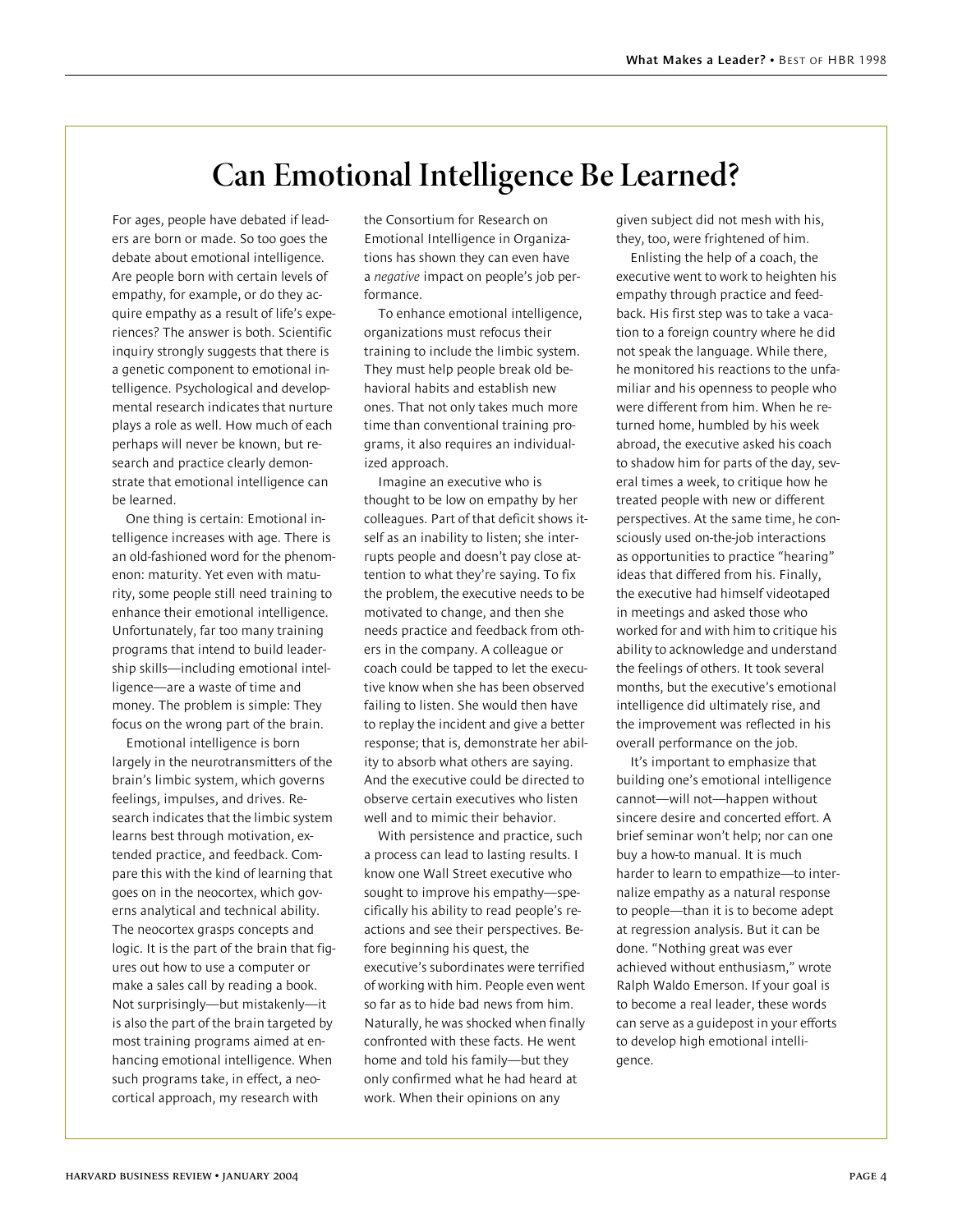have on their work. For instance, one manager I know of was skeptical about a new personal-shopper service that her company, a major department-store chain, was about to introduce. Without prompting from her team or her boss, she offered them an explanation: "It's hard for me to get behind the rollout of this service," she admitted, "because I really wanted to run the project, but I wasn't selected. Bear with me while I deal with that." The manager did indeed examine her feelings; a week later, she was supporting the project fully.

Such self-knowledge often shows itself in the hiring process. Ask a candidate to describe a time he got carried away by his feelings and did something he later regretted. Self-aware candidates will be frank in admitting to failure—and will often tell their tales with a smile. One of the hallmarks of self-awareness is a selfdeprecating sense of humor.

Self-awareness can also be identified during performance reviews. Self-aware people know—and are comfortable talking about their limitations and strengths, and they often demonstrate a thirst for constructive criticism. By contrast, people with low self-awareness interpret the message that they need to improve as a threat or a sign of failure.

Self-aware people can also be recognized by their self-confidence. They have a firm grasp of their capabilities and are less likely to set themselves up to fail by, for example, overstretching on assignments. They know, too, when to ask for help. And the risks they take on the job are calculated. They won't ask for a challenge that they know they can't handle alone. They'll play to their strengths.

Consider the actions of a midlevel employee who was invited to sit in on a strategy meeting with her company's top executives. Although she was the most junior person in the room, she did not sit there quietly, listening in awestruck or fearful silence. She knew she had a head for clear logic and the skill to present ideas persuasively, and she offered cogent suggestions about the company's strategy. At the same time, her self-awareness stopped her from wandering into territory where she knew she was weak.

Despite the value of having self-aware people in the workplace, my research indicates that senior executives don't often give selfawareness the credit it deserves when they

look for potential leaders. Many executives mistake candor about feelings for "wimpiness" and fail to give due respect to employees who openly acknowledge their shortcomings. Such people are too readily dismissed as "not tough enough" to lead others.

In fact, the opposite is true. In the first place, people generally admire and respect candor. Furthermore, leaders are constantly required to make judgment calls that require a candid assessment of capabilities—their own and those of others. Do we have the management expertise to acquire a competitor? Can we launch a new product within six months? People who assess themselves honestly—that is, self-aware people—are well suited to do the same for the organizations they run.

#### **Self-Regulation**

Biological impulses drive our emotions. We cannot do away with them—but we can do much to manage them. Self-regulation, which is like an ongoing inner conversation, is the component of emotional intelligence that frees us from being prisoners of our feelings. People engaged in such a conversation feel bad moods and emotional impulses just as everyone else does, but they find ways to control them and even to channel them in useful ways.

Imagine an executive who has just watched a team of his employees present a botched analysis to the company's board of directors. In the gloom that follows, the executive might find himself tempted to pound on the table in anger or kick over a chair. He could leap up and scream at the group. Or he might maintain a grim silence, glaring at everyone before stalking off.

But if he had a gift for self-regulation, he would choose a different approach. He would pick his words carefully, acknowledging the team's poor performance without rushing to any hasty judgment. He would then step back to consider the reasons for the failure. Are they personal—a lack of effort? Are there any mitigating factors? What was his role in the debacle? After considering these questions, he would call the team together, lay out the incident's consequences, and offer his feelings about it. He would then present his analysis of the problem and a well-considered solution.

Why does self-regulation matter so much for leaders? First of all, people who are in con-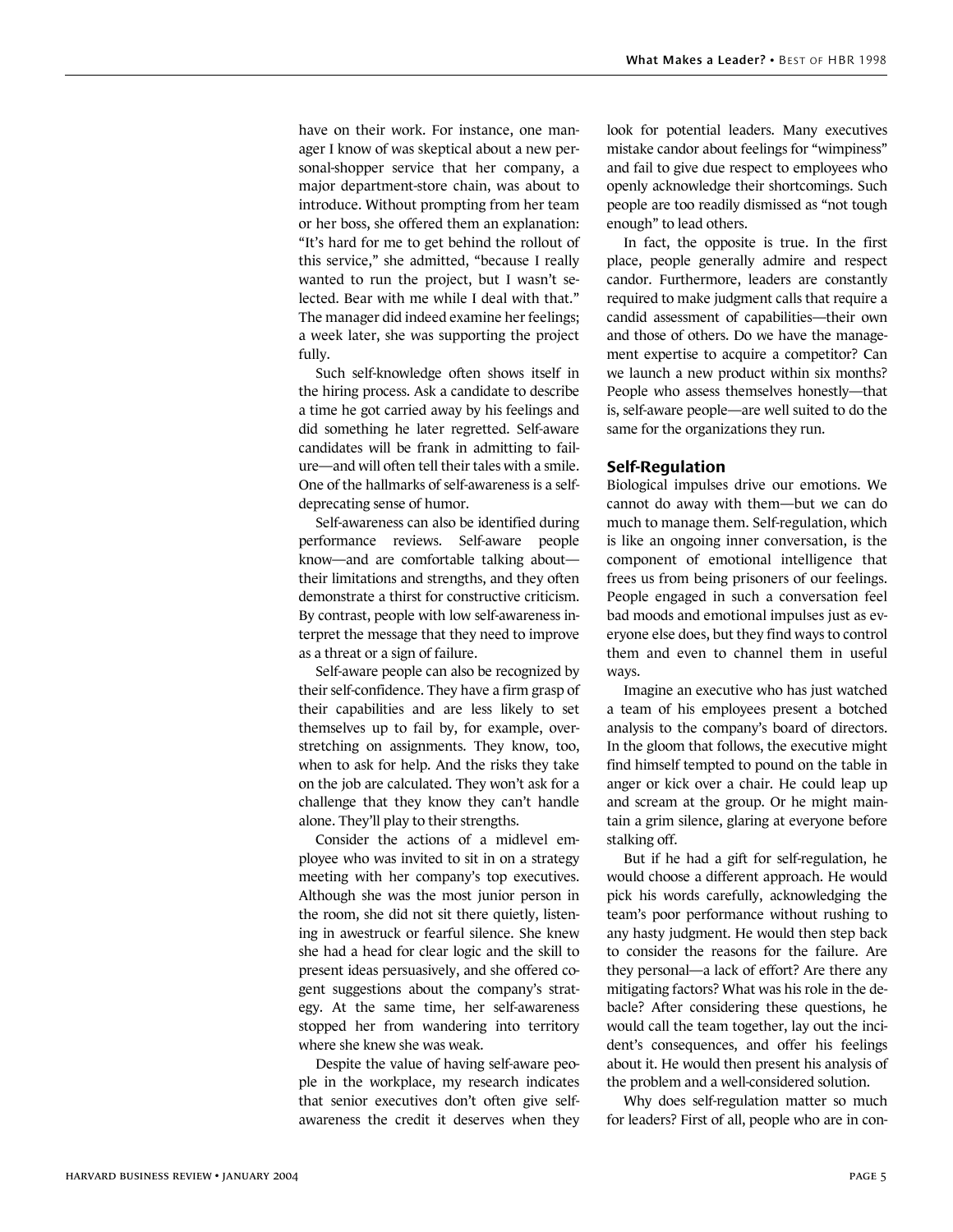trol of their feelings and impulses—that is, people who are reasonable—are able to create an environment of trust and fairness. In such an environment, politics and infighting are sharply reduced and productivity is high. Talented people flock to the organization and aren't tempted to leave. And self-regulation has a trickle-down effect. No one wants to be known as a hothead when the boss is known for her calm approach. Fewer bad moods at the top mean fewer throughout the organization.

Second, self-regulation is important for competitive reasons. Everyone knows that business today is rife with ambiguity and change. Companies merge and break apart regularly. Technology transforms work at a dizzying pace. People who have mastered their emotions are able to roll with the changes. When a new program is announced, they don't panic; instead, they are able to suspend judgment, seek out information, and listen to the executives as they explain the new program. As the initiative moves forward, these people are able to move with it.

Sometimes they even lead the way. Consider the case of a manager at a large manufacturing company. Like her colleagues, she had used a certain software program for five years. The program drove how she collected and reported data and how she thought about the company's strategy. One day, senior executives announced that a new program was to be installed that would radically change how information was gathered and assessed within the organization. While many people in the company complained bitterly about how disruptive the change would be, the manager mulled over the reasons for the new program and was convinced of its potential to improve performance. She eagerly attended training sessions—some of her colleagues refused to do so—and was eventually promoted to run several divisions, in part because she used the new technology so effectively.

I want to push the importance of self-regulation to leadership even further and make the case that it enhances integrity, which is not only a personal virtue but also an organizational strength. Many of the bad things that happen in companies are a function of impulsive behavior. People rarely plan to exaggerate profits, pad expense accounts, dip into the till, or abuse power for selfish ends. Instead, an op-

portunity presents itself, and people with low impulse control just say yes.

By contrast, consider the behavior of the senior executive at a large food company. The executive was scrupulously honest in his negotiations with local distributors. He would routinely lay out his cost structure in detail, thereby giving the distributors a realistic understanding of the company's pricing. This approach meant the executive couldn't always drive a hard bargain. Now, on occasion, he felt the urge to increase profits by withholding information about the company's costs. But he challenged that impulse—he saw that it made more sense in the long run to counteract it. His emotional self-regulation paid off in strong, lasting relationships with distributors that benefited the company more than any short-term financial gains would have.

The signs of emotional self-regulation, therefore, are easy to see: a propensity for reflection and thoughtfulness; comfort with ambiguity and change; and integrity—an ability to say no to impulsive urges.

Like self-awareness, self-regulation often does not get its due. People who can master their emotions are sometimes seen as cold fish—their considered responses are taken as a lack of passion. People with fiery temperaments are frequently thought of as "classic" leaders—their outbursts are considered hallmarks of charisma and power. But when such people make it to the top, their impulsiveness often works against them. In my research, extreme displays of negative emotion have never emerged as a driver of good leadership.

### **Motivation**

If there is one trait that virtually all effective leaders have, it is motivation. They are driven to achieve beyond expectations—their own and everyone else's. The key word here is *achieve*. Plenty of people are motivated by external factors, such as a big salary or the status that comes from having an impressive title or being part of a prestigious company. By contrast, those with leadership potential are motivated by a deeply embedded desire to achieve for the sake of achievement.

If you are looking for leaders, how can you identify people who are motivated by the drive to achieve rather than by external rewards? The first sign is a passion for the work itself such people seek out creative challenges, love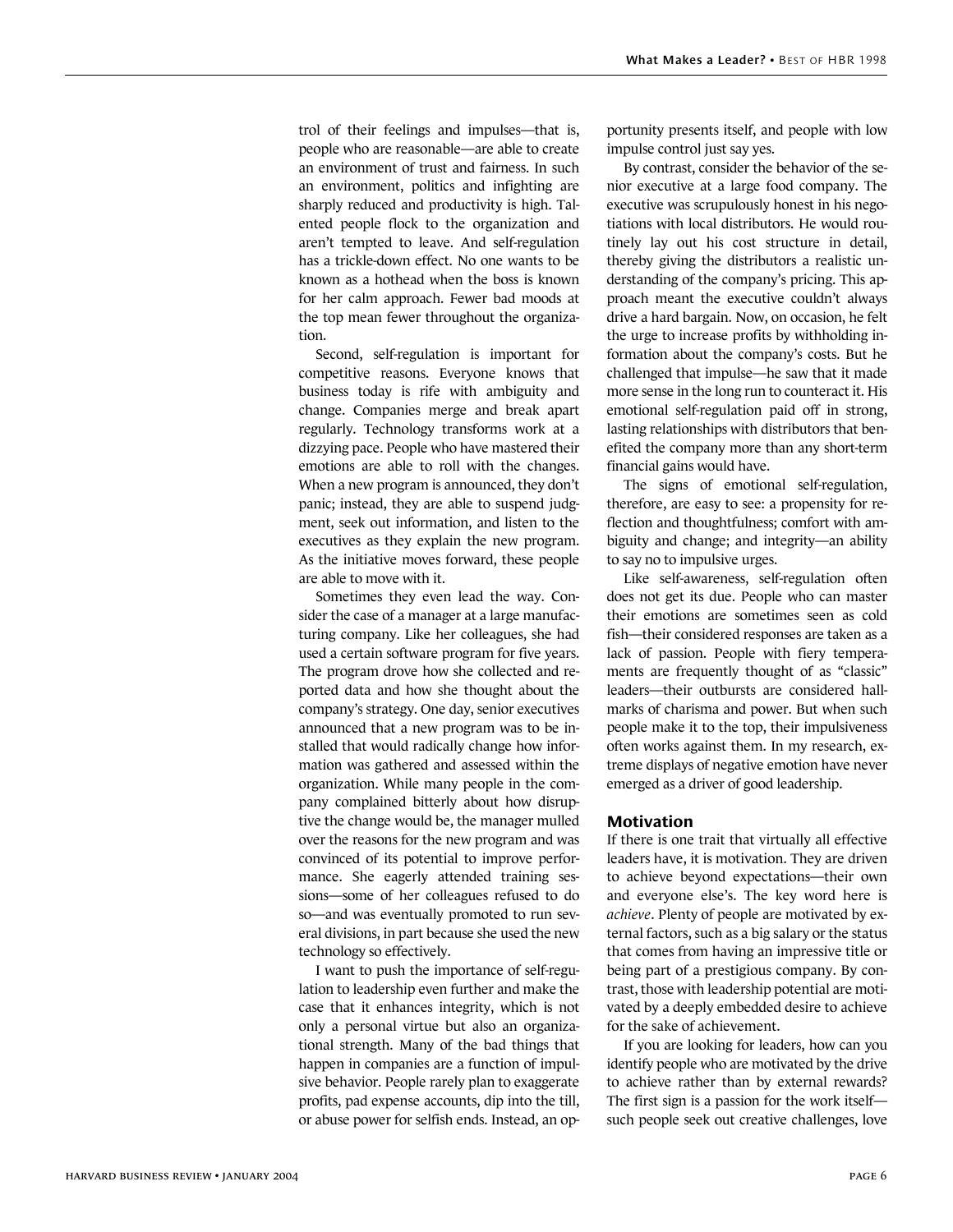to learn, and take great pride in a job well done. They also display an unflagging energy to do things better. People with such energy often seem restless with the status quo. They are persistent with their questions about why things are done one way rather than another; they are eager to explore new approaches to their work.

A cosmetics company manager, for example, was frustrated that he had to wait two weeks to get sales results from people in the field. He finally tracked down an automated phone system that would beep each of his salespeople at 5 pm every day. An automated message then prompted them to punch in their numbers—how many calls and sales they had made that day. The system shortened the feedback time on sales results from weeks to hours.

That story illustrates two other common traits of people who are driven to achieve. They are forever raising the performance bar, and they like to keep score. Take the performance bar first. During performance reviews, people with high levels of motivation might ask to be "stretched" by their superiors. Of course, an employee who combines self-awareness with internal motivation will recognize her limits—but she won't settle for objectives that seem too easy to fulfill.

And it follows naturally that people who are driven to do better also want a way of tracking progress—their own, their team's, and their company's. Whereas people with low achievement motivation are often fuzzy about results, those with high achievement motivation often keep score by tracking such hard measures as profitability or market share. I know of a money manager who starts and ends his day on the Internet, gauging the performance of his stock fund against four industry-set benchmarks.

Interestingly, people with high motivation remain optimistic even when the score is against them. In such cases, self-regulation combines with achievement motivation to overcome the frustration and depression that come after a setback or failure. Take the case of an another portfolio manager at a large investment company. After several successful years, her fund tumbled for three consecutive quarters, leading three large institutional clients to shift their business elsewhere.

Some executives would have blamed the

nosedive on circumstances outside their control; others might have seen the setback as evidence of personal failure. This portfolio manager, however, saw an opportunity to prove she could lead a turnaround. Two years later, when she was promoted to a very senior level in the company, she described the experience as "the best thing that ever happened to me; I learned so much from it."

Executives trying to recognize high levels of achievement motivation in their people can look for one last piece of evidence: commitment to the organization. When people love their jobs for the work itself, they often feel committed to the organizations that make that work possible. Committed employees are likely to stay with an organization even when they are pursued by headhunters waving money.

It's not difficult to understand how and why a motivation to achieve translates into strong leadership. If you set the performance bar high for yourself, you will do the same for the organization when you are in a position to do so. Likewise, a drive to surpass goals and an interest in keeping score can be contagious. Leaders with these traits can often build a team of managers around them with the same traits. And of course, optimism and organizational commitment are fundamental to leadership just try to imagine running a company without them.

#### **Empathy**

Of all the dimensions of emotional intelligence, empathy is the most easily recognized. We have all felt the empathy of a sensitive teacher or friend; we have all been struck by its absence in an unfeeling coach or boss. But when it comes to business, we rarely hear people praised, let alone rewarded, for their empathy. The very word seems unbusinesslike, out of place amid the tough realities of the marketplace.

But empathy doesn't mean a kind of "I'm OK, you're OK" mushiness. For a leader, that is, it doesn't mean adopting other people's emotions as one's own and trying to please everybody. That would be a nightmare—it would make action impossible. Rather, empathy means thoughtfully considering employees' feelings—along with other factors—in the process of making intelligent decisions.

For an example of empathy in action, con-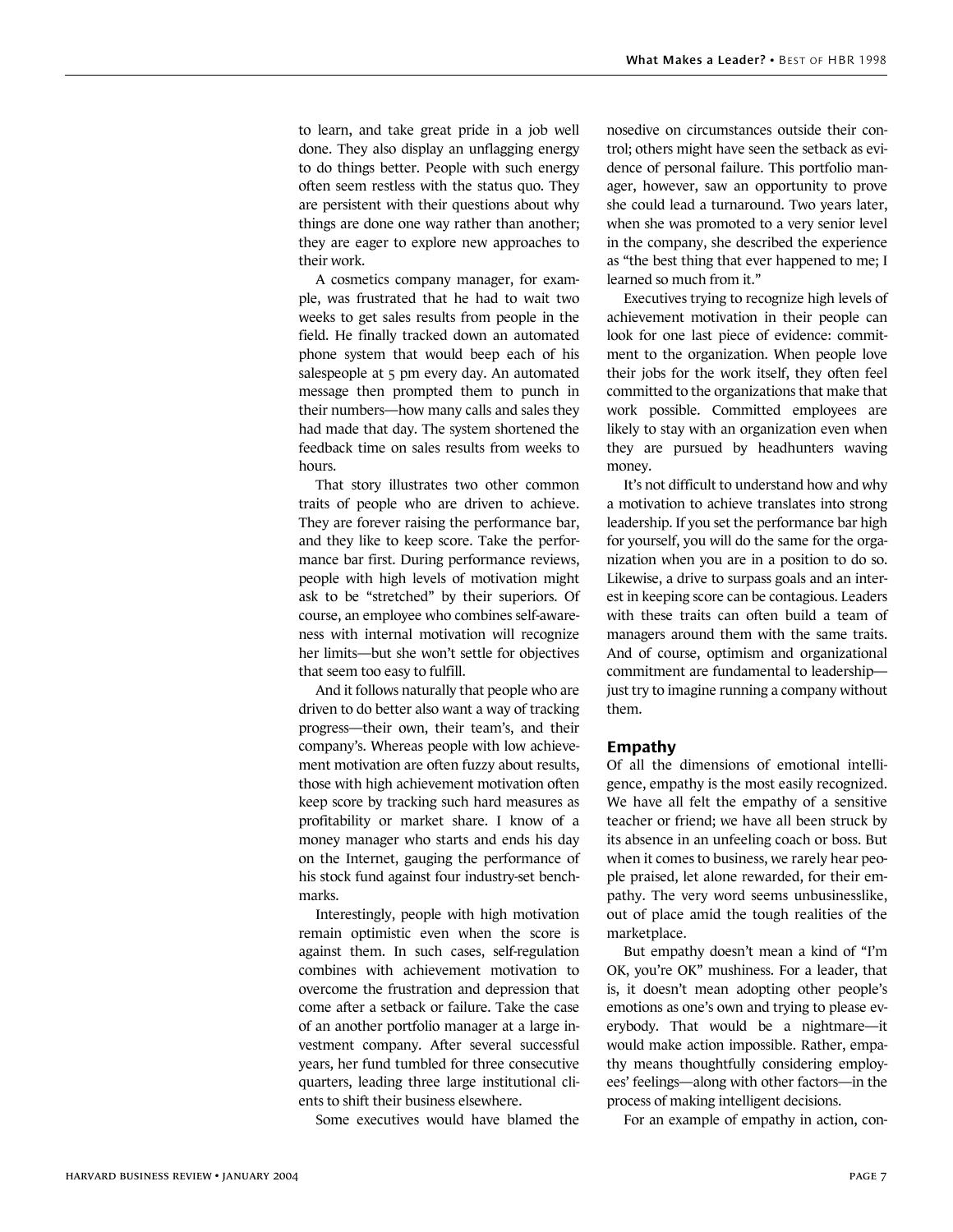sider what happened when two giant brokerage companies merged, creating redundant jobs in all their divisions. One division manager called his people together and gave a gloomy speech that emphasized the number of people who would soon be fired. The manager of another division gave his people a different kind of speech. He was up-front about his own worry and confusion, and he promised to keep people informed and to treat everyone fairly.

The difference between these two managers was empathy. The first manager was too worried about his own fate to consider the feelings of his anxiety-stricken colleagues. The second knew intuitively what his people were feeling, and he acknowledged their fears with his words. Is it any surprise that the first manager saw his division sink as many demoralized people, especially the most talented, departed? By contrast, the second manager continued to be a strong leader, his best people stayed, and his division remained as productive as ever.

Empathy is particularly important today as a component of leadership for at least three reasons: the increasing use of teams; the rapid pace of globalization; and the growing need to retain talent.

Consider the challenge of leading a team. As anyone who has ever been a part of one can attest, teams are cauldrons of bubbling emotions. They are often charged with reaching a consensus—which is hard enough with two people and much more difficult as the numbers increase. Even in groups with as few as four or five members, alliances form and clashing agendas get set. A team's leader must be able to sense and understand the viewpoints of everyone around the table.

That's exactly what a marketing manager at a large information technology company was able to do when she was appointed to lead a troubled team. The group was in turmoil, overloaded by work and missing deadlines. Tensions were high among the members. Tinkering with procedures was not enough to bring the group together and make it an effective part of the company.

So the manager took several steps. In a series of one-on-one sessions, she took the time to listen to everyone in the group—what was frustrating them, how they rated their colleagues, whether they felt they had been ignored. And then she directed the team in a way that brought it together: She encouraged

people to speak more openly about their frustrations, and she helped people raise constructive complaints during meetings. In short, her empathy allowed her to understand her team's emotional makeup. The result was not just heightened collaboration among members but also added business, as the team was called on for help by a wider range of internal clients.

Globalization is another reason for the rising importance of empathy for business leaders. Cross-cultural dialogue can easily lead to miscues and misunderstandings. Empathy is an antidote. People who have it are attuned to subtleties in body language; they can hear the message beneath the words being spoken. Beyond that, they have a deep understanding of both the existence and the importance of cultural and ethnic differences.

Consider the case of an American consultant whose team had just pitched a project to a potential Japanese client. In its dealings with Americans, the team was accustomed to being bombarded with questions after such a proposal, but this time it was greeted with a long silence. Other members of the team, taking the silence as disapproval, were ready to pack and leave. The lead consultant gestured them to stop. Although he was not particularly familiar with Japanese culture, he read the client's face and posture and sensed not rejection but interest—even deep consideration. He was right: When the client finally spoke, it was to give the consulting firm the job.

Finally, empathy plays a key role in the retention of talent, particularly in today's information economy. Leaders have always needed empathy to develop and keep good people, but today the stakes are higher. When good people leave, they take the company's knowledge with them.

That's where coaching and mentoring come in. It has repeatedly been shown that coaching and mentoring pay off not just in better performance but also in increased job satisfaction and decreased turnover. But what makes coaching and mentoring work best is the nature of the relationship. Outstanding coaches and mentors get inside the heads of the people they are helping. They sense how to give effective feedback. They know when to push for better performance and when to hold back. In the way they motivate their protégés, they demonstrate empathy in action.

In what is probably sounding like a refrain,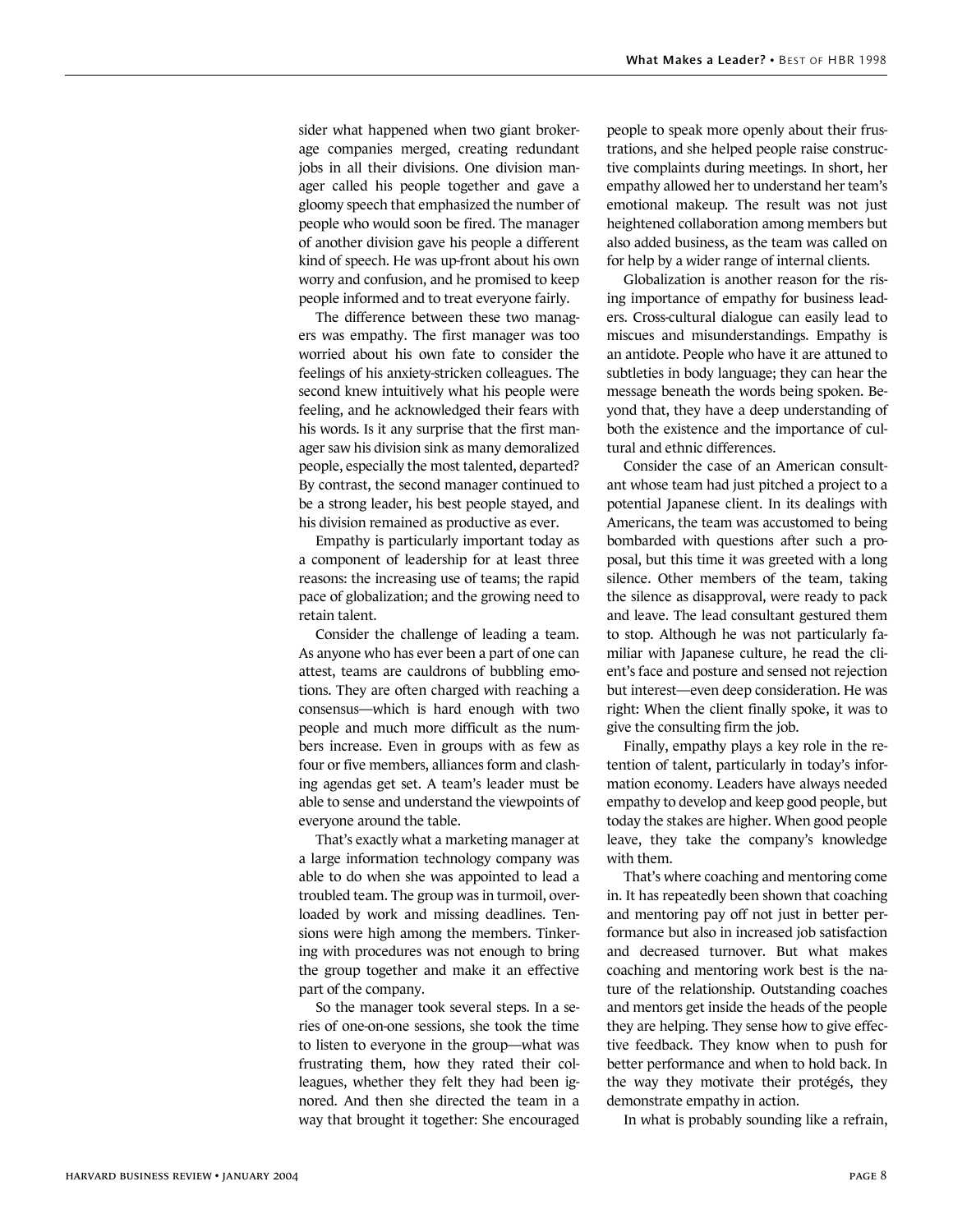let me repeat that empathy doesn't get much respect in business. People wonder how leaders can make hard decisions if they are "feeling" for all the people who will be affected. But leaders with empathy do more than sympathize with people around them: They use their knowledge to improve their companies in subtle but important ways.

#### **Social Skill**

The first three components of emotional intelligence are self-management skills. The last two, empathy and social skill, concern a person's ability to manage relationships with others. As a component of emotional intelligence, social skill is not as simple as it sounds. It's not just a matter of friendliness, although people with high levels of social skill are rarely meanspirited. Social skill, rather, is friendliness with a purpose: moving people in the direction you desire, whether that's agreement on a new marketing strategy or enthusiasm about a new product.

Socially skilled people tend to have a wide circle of acquaintances, and they have a knack for finding common ground with people of all kinds—a knack for building rapport. That doesn't mean they socialize continually; it means they work according to the assumption that nothing important gets done alone. Such people have a network in place when the time for action comes.

Social skill is the culmination of the other dimensions of emotional intelligence. People tend to be very effective at managing relationships when they can understand and control their own emotions and can empathize with the feelings of others. Even motivation contributes to social skill. Remember that people who are driven to achieve tend to be optimistic, even in the face of setbacks or failure. When people are upbeat, their "glow" is cast upon conversations and other social encounters. They are popular, and for good reason.

Because it is the outcome of the other dimensions of emotional intelligence, social skill is recognizable on the job in many ways that will by now sound familiar. Socially skilled people, for instance, are adept at managing teams—that's their empathy at work. Likewise, they are expert persuaders—a manifestation of self-awareness, self-regulation, and empathy combined. Given those skills, good persuaders know when to make an emotional

plea, for instance, and when an appeal to reason will work better. And motivation, when publicly visible, makes such people excellent collaborators; their passion for the work spreads to others, and they are driven to find solutions.

But sometimes social skill shows itself in ways the other emotional intelligence components do not. For instance, socially skilled people may at times appear not to be working while at work. They seem to be idly schmoozing—chatting in the hallways with colleagues or joking around with people who are not even connected to their "real" jobs. Socially skilled people, however, don't think it makes sense to arbitrarily limit the scope of their relationships. They build bonds widely because they know that in these fluid times, they may need help someday from people they are just getting to know today.

For example, consider the case of an executive in the strategy department of a global computer manufacturer. By 1993, he was convinced that the company's future lay with the Internet. Over the course of the next year, he found kindred spirits and used his social skill to stitch together a virtual community that cut across levels, divisions, and nations. He then used this de facto team to put up a corporate Web site, among the first by a major company. And, on his own initiative, with no budget or formal status, he signed up the company to participate in an annual Internet industry convention. Calling on his allies and persuading various divisions to donate funds, he recruited more than 50 people from a dozen different units to represent the company at the convention.

Management took notice: Within a year of the conference, the executive's team formed the basis for the company's first Internet division, and he was formally put in charge of it. To get there, the executive had ignored conventional boundaries, forging and maintaining connections with people in every corner of the organization.

Is social skill considered a key leadership capability in most companies? The answer is yes, especially when compared with the other components of emotional intelligence. People seem to know intuitively that leaders need to manage relationships effectively; no leader is an island. After all, the leader's task is to get work done through other people, and social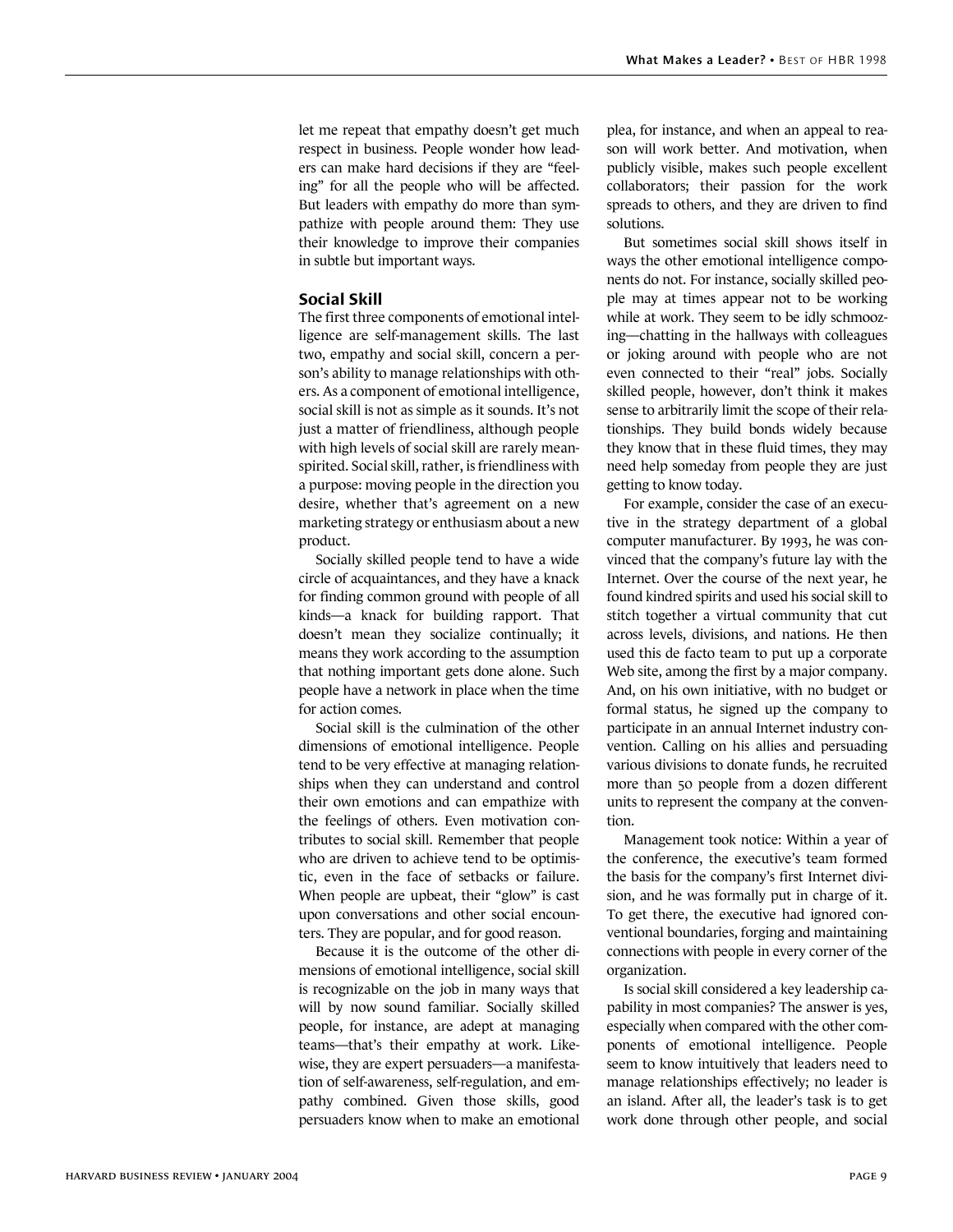skill makes that possible. A leader who cannot express her empathy may as well not have it at all. And a leader's motivation will be useless if he cannot communicate his passion to the organization. Social skill allows leaders to put their emotional intelligence to work.

It would be foolish to assert that good-oldfashioned IQ and technical ability are not important ingredients in strong leadership. But the recipe would not be complete without emotional intelligence. It was once thought that the components of emotional intelligence were "nice to have" in business leaders. But now we know that, for the sake of performance, these are ingredients that leaders

"need to have."

It is fortunate, then, that emotional intelligence can be learned. The process is not easy. It takes time and, most of all, commitment. But the benefits that come from having a welldeveloped emotional intelligence, both for the individual and for the organization, make it ₩ worth the effort.

Reprint [R0401H;](http://harvardbusinessonline.hbsp.harvard.edu/relay.jhtml?name=itemdetail&referral=4320&id=R0401H) *Harvard Business Review* OnPoint [3790](http://harvardbusinessonline.hbsp.harvard.edu/relay.jhtml?name=itemdetail&referral=4320&id=3790) To order, see the next page or call 800-988-0886 or 617-783-7500 or go to [www.hbr.org](http://www.hbr.org)